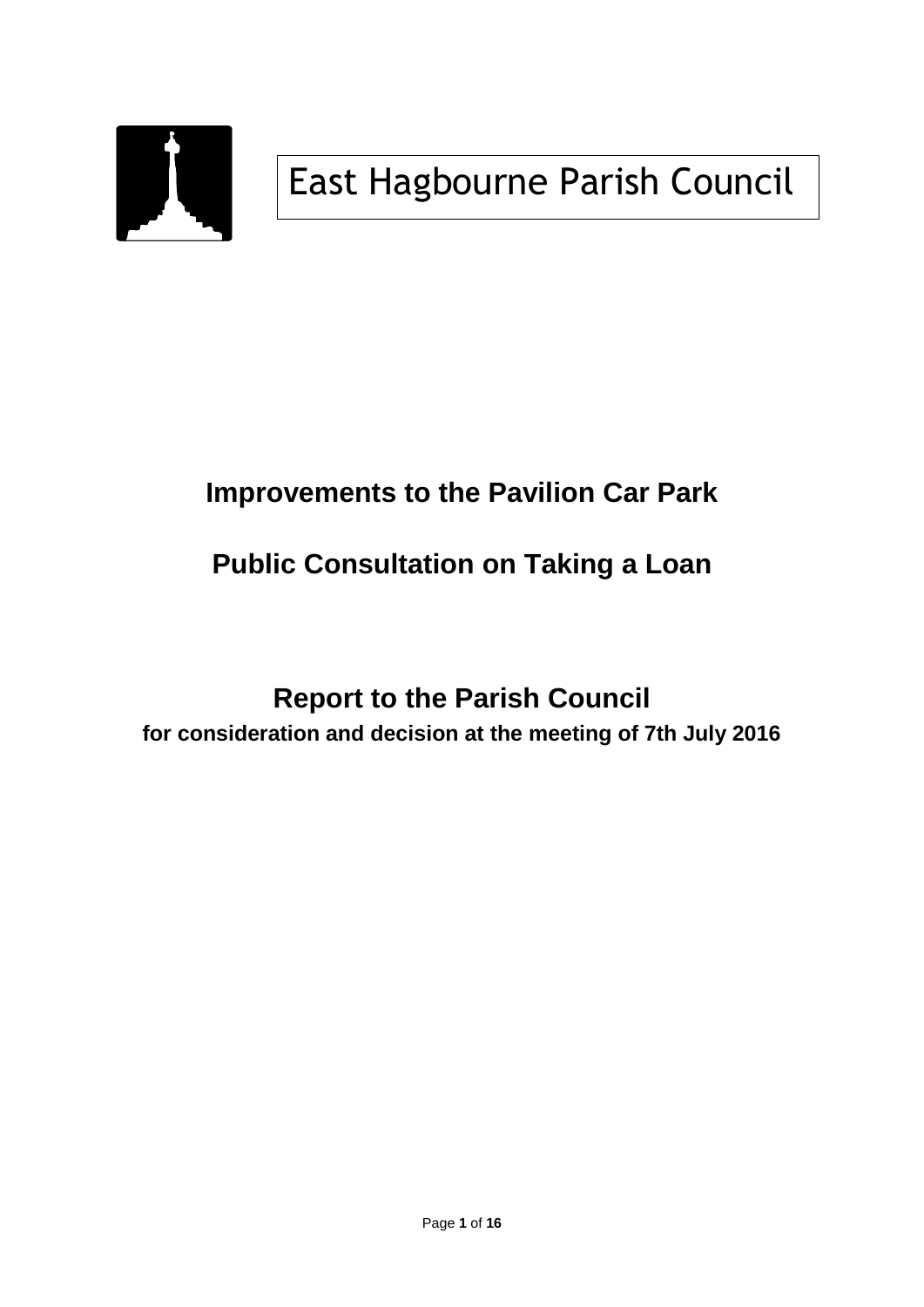## **East Hagbourne Parish Council**

**Report to East Hagbourne Parish Council Extraordinary Meeting, 7 July 2016**

**This report complements the first report to the meeting of 9 June 2016 outlining the recommendations on application for a loan towards improvements to the Pavilion Car Park**

## **Contents:**

| $\mathbf{1}$ .   | Report and analysis of the results of the village survey  |                                                       | Page 2  |
|------------------|-----------------------------------------------------------|-------------------------------------------------------|---------|
| 2.               | Responses to the issues raised                            |                                                       | Page 3  |
| 3.               | <b>Updated evaluation of Council finances</b>             |                                                       | Page 5  |
| $\overline{4}$ . | Conclusions and Recommendations on application for a loan | Page 7                                                |         |
|                  | <b>APPENDIX 1</b>                                         | <b>Community Consultation Form</b>                    | Page 8  |
|                  | <b>APPENDIX 2</b>                                         | <b>Community Responses to the consultation</b>        | Page 9  |
|                  | <b>APPENDIX 3</b>                                         | <b>Parish Council responses to community comments</b> | Page 12 |
|                  |                                                           |                                                       |         |

## **1. Village Survey**

The final cost figures for the car park improvements were not available until mid-May. As a consequence it was not possible before this time to consult with the community in a detailed way on the costs of the proposal and the potential impact of borrowing on the precept and hence residents' Council Tax.

On the advice of OALC, a survey was therefore carried out to allow all residents to give their views. A paper survey was chosen over the alternative of a public meeting, because we felt this approach would be most likely to elicit responses. The survey form shown in **Appendix 1** was printed on coloured paper for visibility and to discourage duplication. It was hand-delivered by volunteers to each of the 500 households in East Hagbourne Parish over the weekend of 18-19 June with a request for responses by 1st July. We asked for one response per household on the basis that Council Tax is levied per property rather than per individual. We asked for paper responses to be delivered to the village shop or any councillor and gave the alternative of an email reply for those who preferred it. As well as asking whether people agreed or disagreed with the proposals, we offered the opportunity to write detailed comments.

At the time of writing (midday 1st July 2016) the overall responses received are:

| 67 (including 9 email responses)           |
|--------------------------------------------|
| 17 (including one detailed email response) |
| 2 (both including comments)                |
|                                            |
|                                            |

One duplicate vote was excluded from the totals.

There was a clear majority of respondents in favour of carrying out the proposed work and funding it through a loan, however there were a significant number of households opposed. A number of reasoned arguments were put forward and a detailed response to these is included in section 2 below.

The overall level of returns was relatively low. While some residents may not have read the flyer, presumably many do not hold strong views.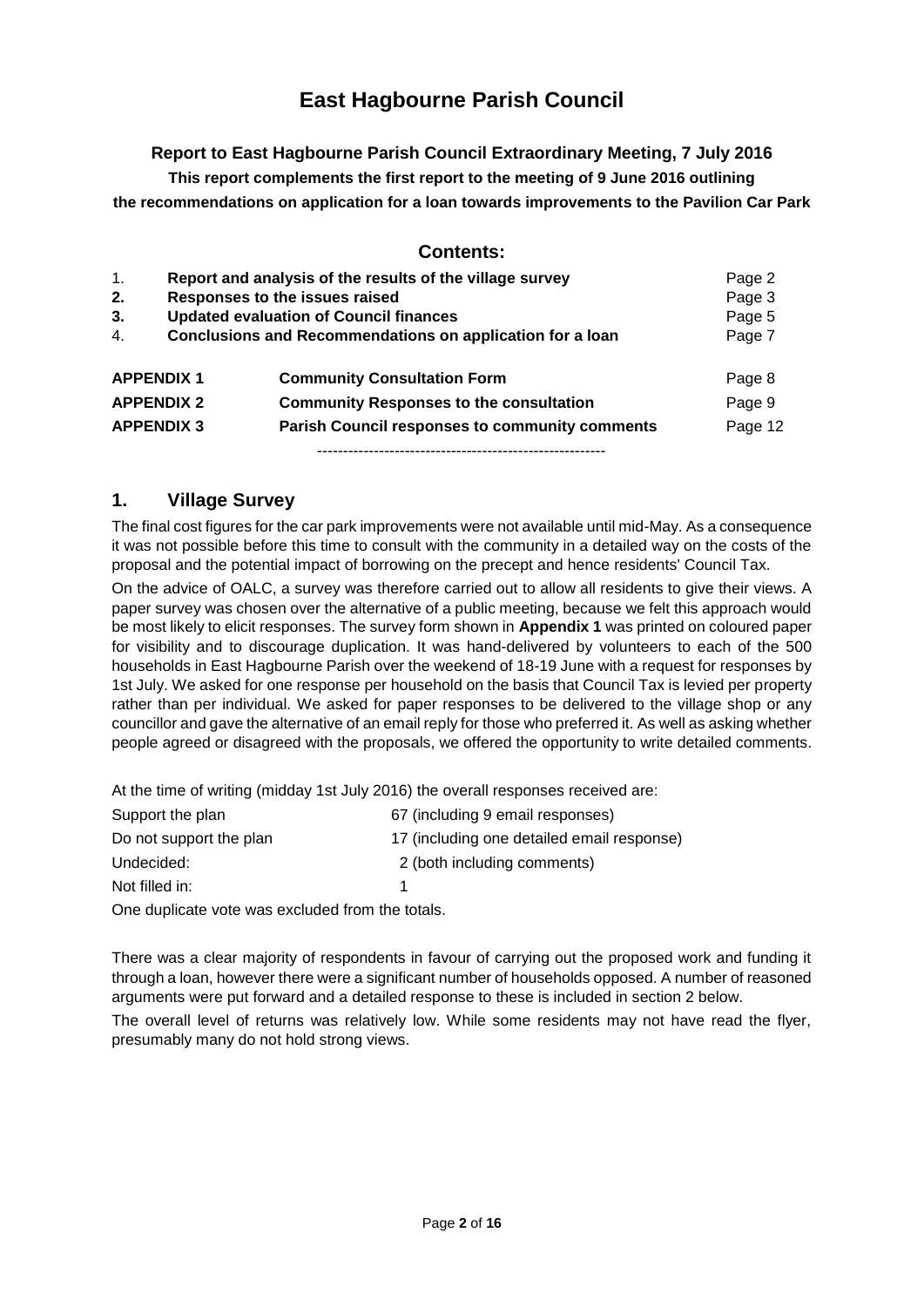## **2. Responses to the issues raised**

The results and comments are documented in **Appendix 2** exactly as they were received.

The comments in support of the proposals cite the necessity for a car park, that the current area is unsuitable and that without a car park there would be congestion along Great Mead. however there was also some criticism of the original specification.

One of the 'undecided' votes reflected divided opinions within the household, the other raised criticisms of the existing design which are covered in the comments below.

The key issues raised by the people who did not support the project are summarised here with a brief response. A more detailed response addressing all of the comments is included as **Appendix 3**.:

## **Are car park improvements really needed?**

The car park is in a very muddy state and despite the use of temporary mats is barely usable even during the summer months because of the rutted ground and standing water after rain. The Pavilion is a valuable facility for the village and already hosts a range of activities which will grow in the future.

We are naturally disappointed that our original, cheaper, surface has not proved durable, but need to provide a car park that will last for many years to come.

#### **Funding: why do we need to take out a loan?**

The Parish Council will contribute as much as possible of the coast from its reserves, consistent with maintaining a sufficient balance for good financial management and to cope with future contingencies. We had hoped to obtain a grant to cover part of the cost, however SODC informed us at the last minute that the project was out of scope, because it is too close in time to the original grant given for the Pavilion construction. WREN specifically excludes work on car parks. There are no other grant bodies who could provide funding in a timely manner and this work is urgent. A loan is the most effective way of progressing this work.

#### **The potential increase in Council Tax**

We understand that even a small increase in Council Tax can be a burden for some people. The Parish Council works hard to control costs while meeting community needs and avoid excessive rises and the Parish Precept has been kept the same for this year as for the previous year. The cost of £10.10 per year for a Band D property is based on the scenario where all of the loan cost has to be met by increased Council Tax. To put this figure into context, the total yearly Council Tax for a Band D Property in East Hagbourne is £1620.05. Relief is available through SODC for those households who have difficulty in paying.

## **The expenditure is not justified, because few people will use the car park**

The new Pavilion will provide a valuable facility to the community for many years to come. While many people walk to the Pavilion some come from further afield and some have difficulty walking. A facility like the Pavilion needs an all weather car park including disabled parking. The pavilion is still not used to its full capacity, but our records for 2015 show over 3000 visits and an estimated 450 people made use of the facility during the year.

## **Costs have not been properly considered**

We did not plan for this unforeseen expenditure and had hoped that the current lower cost reinforced grass surface would have proved durable, however this has not proved to be the case. We now have a better understanding of why the original surface was not more durable and have chosen a solution based on that improved knowledge.

#### **Why was the current surface specified in the first place**

The current surface consists of a plastic mesh directly laid on the grass as used in many National Trust properties. This approach was chosen so as not to bring too much urban intrusion to the site and to maintain a green appearance, factors which were instrumental in obtaining grant support from SODC and in our planning discussions. We also wanted to contain costs as far as possible and this is a lower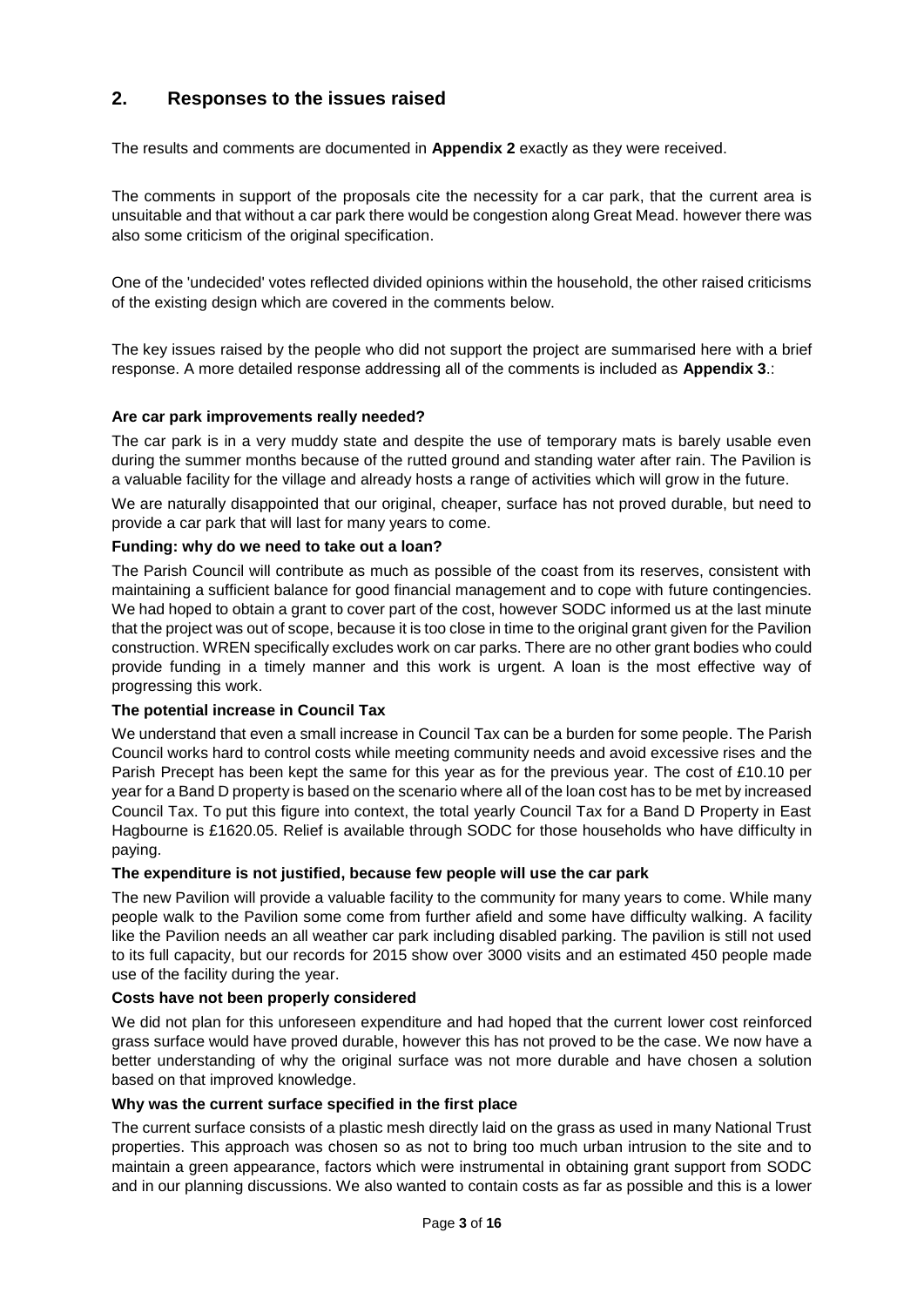cost approach. The decision to take this approach rests with the Parish Council and its technical advisors and we believe was appropriate at the time the decision was made.

## **Is this the best value, is there a cheaper solution**

Car park construction is not cheap. That is one reason why we tried to take a minimalist approach in the first instance. In deciding on how to improve the car park we followed two principles: that the eventual solution should retain a 'green' feel as far as possible and that it should be robust and not likely to fail in the future. There may be cheaper options but none that meet these two requirements. Several people commented that cheaper surfaces should be available, however the surface itself represents less than 40% of the total project cost. Preparation and drainage represent another 40% and the balance covers fencing, surveyors costs and a contingency figure. More information is given in Appendix 3.

For technical reasons, we chose a cast-in-situ concrete approach as being the only acceptable solution for our particular ground conditions. This will be load bearing as soon as the concrete is set. It contains a reinforcing steel mesh giving load bearing capability. The concrete structure contains voids through which grass will grow, retaining a green feel, while maintaining strength.

## **Why were more competitive quotes not obtained**

The technical choice of surface outlined above unfortunately leads us to only one supplier who can supply the type of in-situ cast surface required and this is Grasscrete. Grasscrete normally sell only on a supply and fit basis, but do not themselves perform the necessary sub-base and drainage preparation. They have, however, agreed in this instance to provide components so that our own contractor can carry out both the sub-base construction and lay the concrete surface.

We consider that there are significant advantages for a single contractor carrying out both parts of the work to avoid disputes in the event of problems and additional costs for contractor liaison. We have elected to stay with the original contractor, Mullins of Reading, who won the contract to build the Pavilion on a competitive quote in which they were the lowest price supplier. Their labour rates are unchanged and they have experience and knowledge of the existing groundworks and can therefore implement the extensions in the most effective way.

We have a quote for supply and fit from Grasscrete, but this is a more expensive option than the route we have chosen. More information in Appendix 3.

#### **The money would be better spent on other projects**

There are indeed other areas of village life where investment could be applied, however not investing in the car park improvements will not release funds for other uses - a loan, if taken out, must be applied to the designated project. Two specific areas were mentioned in the comments:

The 94 bus will continue from 20 July 2016 for a trial period as a commercial service. It's future depends on whether people use it. The OCC subsidy for this service in the past year amounted to £80000 per year - a sum far beyond the Parish Council's ability to support, even if it could be justified.

The other area mentioned was road safety and traffic calming. This has been an area of discussion for many years including in the 2011 Parish Plan following which some actions were implemented, some not. It will be a continuing topic for discussion in the preparation of the Neighbourhood Plan, but we are not at a point where specific actions can yet be endorsed or funded.

#### **Financial payback and future needs**

The Parish Council's investment in the Pavilion and car park are justified on the basis of providing facilities for use by the community. While the Pavilion should become financially self-sufficient as its use grows, it will not return investment to the Council. Instead, greater use of the facility will generate sufficient revenue to render operating support from the Council unnecessary. Improving the car park will certainly improve the chances of attracting further users to the Pavilion.

It is not possible to foresee what pressures and needs will arise over the next 10 years, we will have to address these as they happen. For today, this is the urgent task before us, so we should act.

#### **Will the work now proceed in a timely manner?**

We are checking timing with the contractor, but plan that the work be completed before next winter.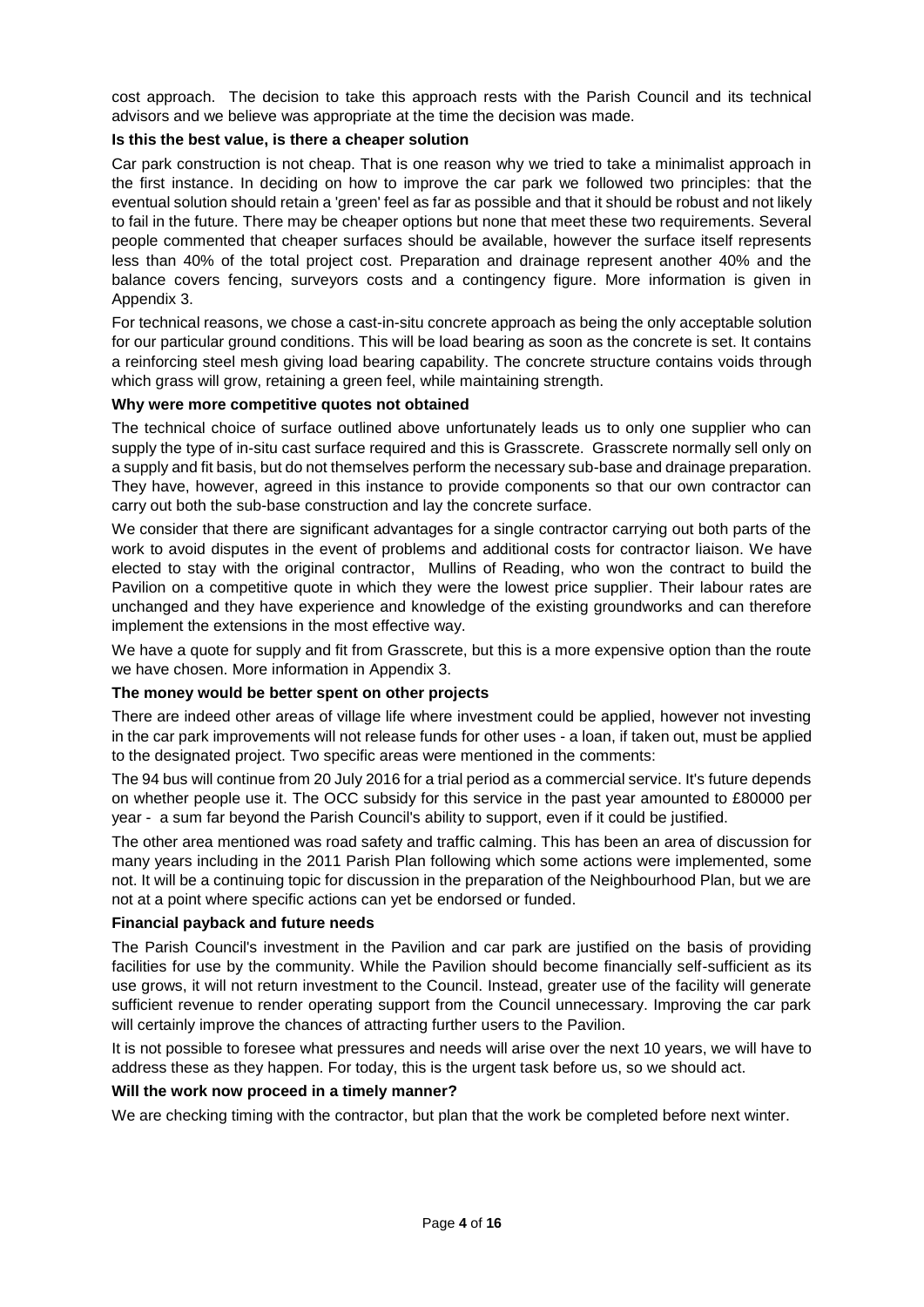## **3. Updated Evaluation of Council Finances**

The figures reported in the first report to the Council meeting of 9th June 2016 have been updated with the latest figures

## **Current Council Funds:**

At the end of June 2016 PC Meeting, taking into account known commitments, the Council funds are projected to be £47,248 (information from the Parish Clerk, 29th June 2016).

This figure is higher that that reported at the 9th June meeting, primarily because of a refund of VAT received during the intervening period,

## **Requirements for end of financial year (31st March 2015)**

**Expected future income** within the financial year is £14,860 (second precept payment, October) and £1,465 (lease income, before October).

**Expected expenditure** for the 9 months to the end of the financial year remains £21,319 (75% of the budgeted operating expenditure for 2016/17)

Expected operating balance at year end is therefore

| Current funds (end June 2016)                                                | £47,248 |
|------------------------------------------------------------------------------|---------|
| Expected income                                                              | £16,325 |
| Expected operating expenditure                                               | £21,319 |
| Year end operating Balance                                                   | £42,254 |
| From this balance, certain figures have been allocated for specific projects |         |

| <b>Pavilion Car Park</b> | £10,000 allocated, £7,120 remaining    |
|--------------------------|----------------------------------------|
| Neighbourhood Plan       | £3,000 allocated, est £5,000 needed    |
| New Road Development     | £10,000 allocated, ca £4,500 remaining |

After subtracting these allocated figures, the year end reserves are projected to be £25,634 or 86% of this year's annual precept of £29,720.

I propose that reserves amounting to 50% of the precept are an absolute minimum for prudent operation of the Council's finances and in these times of organisational changes and development pressures a higher figure is desirable.

## **How much capital can we contribute to the Car Park from Council funds?**

- The amount in the allocated project budget is £7,120.
- A further discretionary amount up to £10,774 could be contributed from general funds while retaining 50% of precept as a reserve. However in these times of change it may be prudent to hold a slightly higher reserve in hand.
- The cash flow situation also needs to be considered. VAT on the final bill could amount to £11,143. Retaining a reserve of 50% of precept would provide sufficient buffer to fund these until the VAT is refunded.

## **Loan Costs:** *(These figures remain unchanged since the report to the 9th June 2016 meeting).*

Loan costs have been calculated for a sum of £55,716.80 - £7120.00 = £48596.80 which is the maximum we can ask to borrow under government guidelines. Costs for a smaller loan can be estimated pro-rata.

The Public Works Loan Board provides indicative costs for loans to Parish Councils. The actual figure may vary from today's, but is not likely to change by much. Loans are provided on an Annuity basis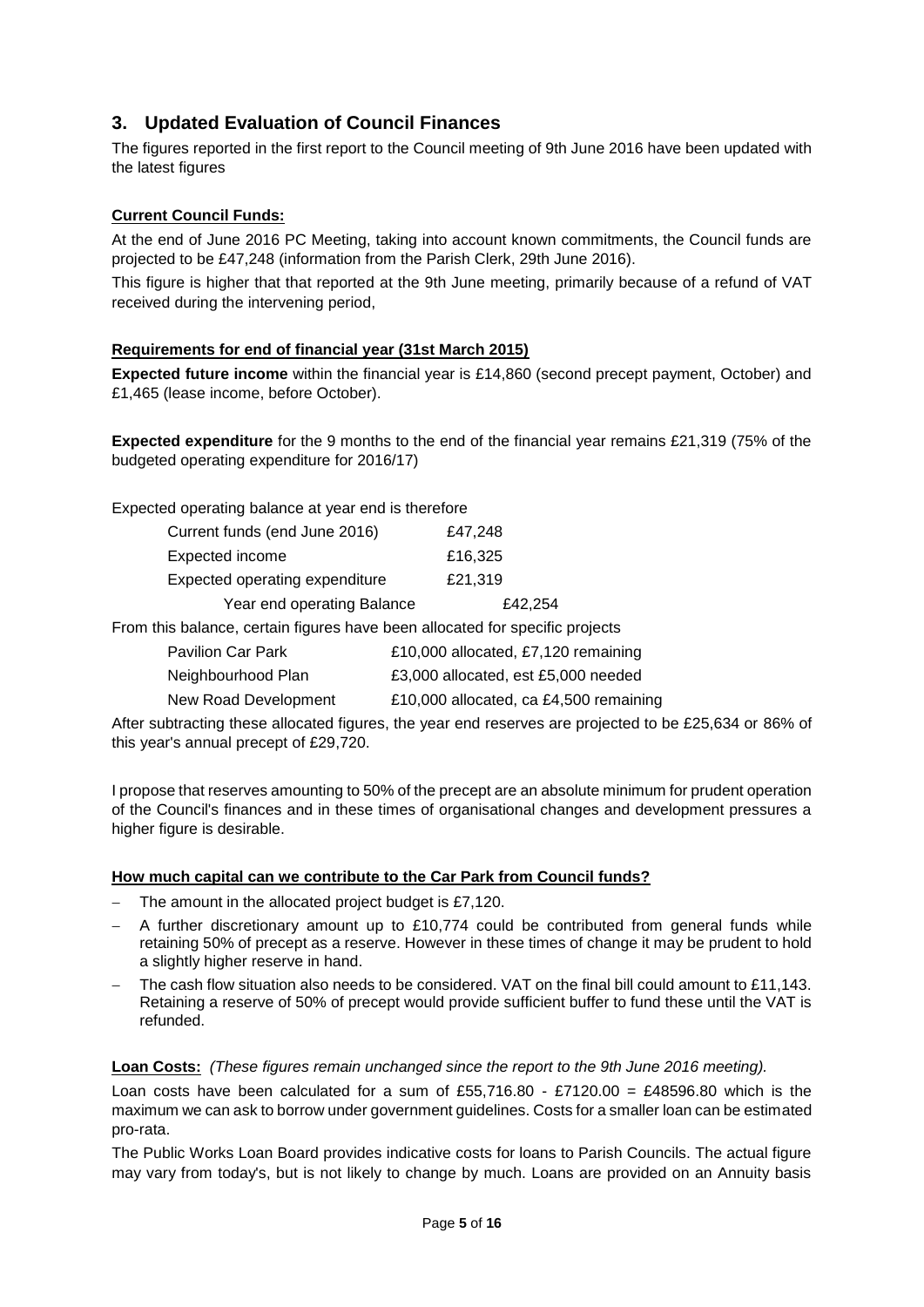(same cost per annum throughout the load) and EIP (reducing payments over time). The difference in cost is small, so for simplicity I recommend the Annuity basis.

The interest rate is fixed and for a 10 year loan the indicative rate is 1.83% pa. The total repayment based of a loan of £48596.80 is £53,400.40 and the half-yearly repayments £2,670.02 (£5340.04 pa). For 2016/17 one payment would be required, in December 2016, equal to £2,670.02.

## **Current Precept and Expenses:** *(The figures remain unchanged since 9th June 2016).*

For the full year 2016/17, the Parish Council's income is expected to be £32,319. This is made up of £29,700 from the precept plus lease income etc of £2,599.

Operating expenses for 2016/17 are projected to be £26,925 including a small contingency of £500. This leaves a surplus of £3,894 which is sufficient to cover the first loan repayment in December. Additional security against unforeseen expenses is provided by the General Reserve Fund.

For future years we will need to budget for the full annual cost of the loan repayments. Based on this year's figures this would require either cost savings or an increase in precept.

In the worst case, where no cost savings were possible, covering the £5340.04 annual cost would require an additional £1,466 over this year's projected surplus representing an increase of 4.9% on the precept. In reality, savings are already identified this year of £1000 in operational support to the Pavilion and a likely £550 in legal expenses.

The additional loan repayments can therefore in principle be met by cost savings within the current precept, subject to normal year-to-year adjustments.

The scenario presented in the community consultation, where the full cost of the loan repayment is recovered through increased Council Tax therefore represents a worst case.

## **Risks and Uncertainties**

The parish has already adjusted to the loss of Millbrook to Didcot parish, effective in 2015. The existing Council Tax base therefore seems secure.

During the past year additional costs have been incurred to respond to speculative proposals for housing development which would damage the character of the village. These threats will hopefully become smaller as the new SODC Local Plan 2032 and the East Hagbourne Neighbourhood Plan come into effect.

It is already apparent through the Neighbourhood Plan discussions that some residents would like to see higher expenditure in grass cutting and other maintenance within the parish. At the same time, the County is working to devolve more responsibilities to parishes. The financial implications of these pressures are not yet clear, but public consultation could be needed if these measures increase operating costs.

However, the Parish council's operating costs are well understood and a close control is kept over budgets and expenditure, so the Council's procedures are well placed to respond to future pressures.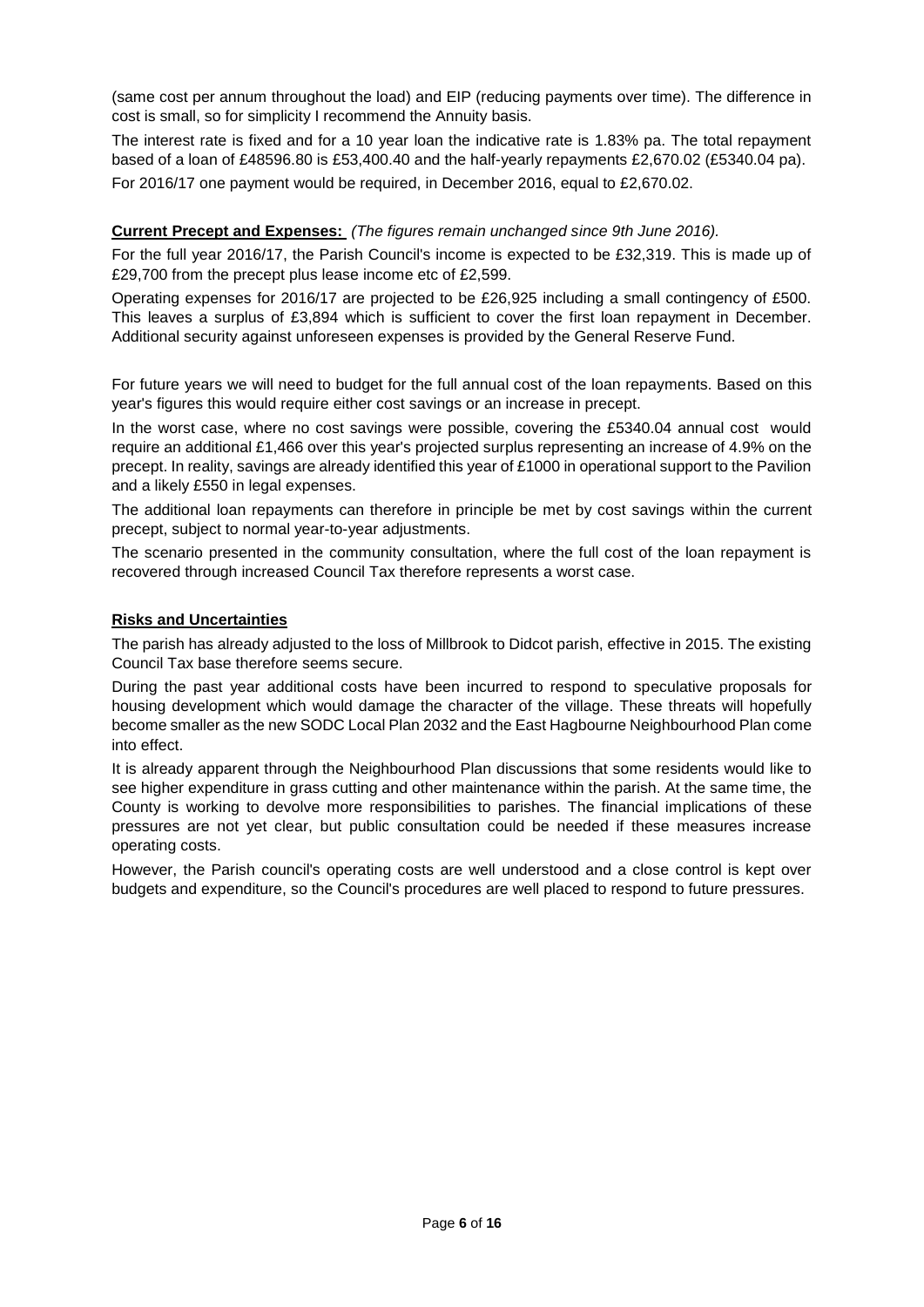## **4. Conclusions and Recommendations**

## **Conclusions**

- $-I$  believe the work to the car park is essential.
- $-$  I am convinced that the selected technical solution is the right one and that the implementation method is the most cost effective.
- The financial impact of covering the full cost of a loan through a Council Tax increase has been explained to residents.
- I understand and sympathise with the unwillingness of some people to incur additional charges on Council Tax, however the cost per annum is manageable and over 75% of those responding to the consultation supported the plan to take a loan.
- Going ahead with the car park improvements will not stop other village improvements being progressed. Not going ahead will not mean that we have funds to apply to other projects.

## **Recommendation**

**That the Parish Council should apply for Borrowing Approval and apply for a loan, but that the financial implications for current and future Council budgets be reviewed again to see if a larger sum can be contributed from reserves.**

-----------------------------------------------------------------------------------------

Prepared by: Cllr D Rickeard, 1st July 2016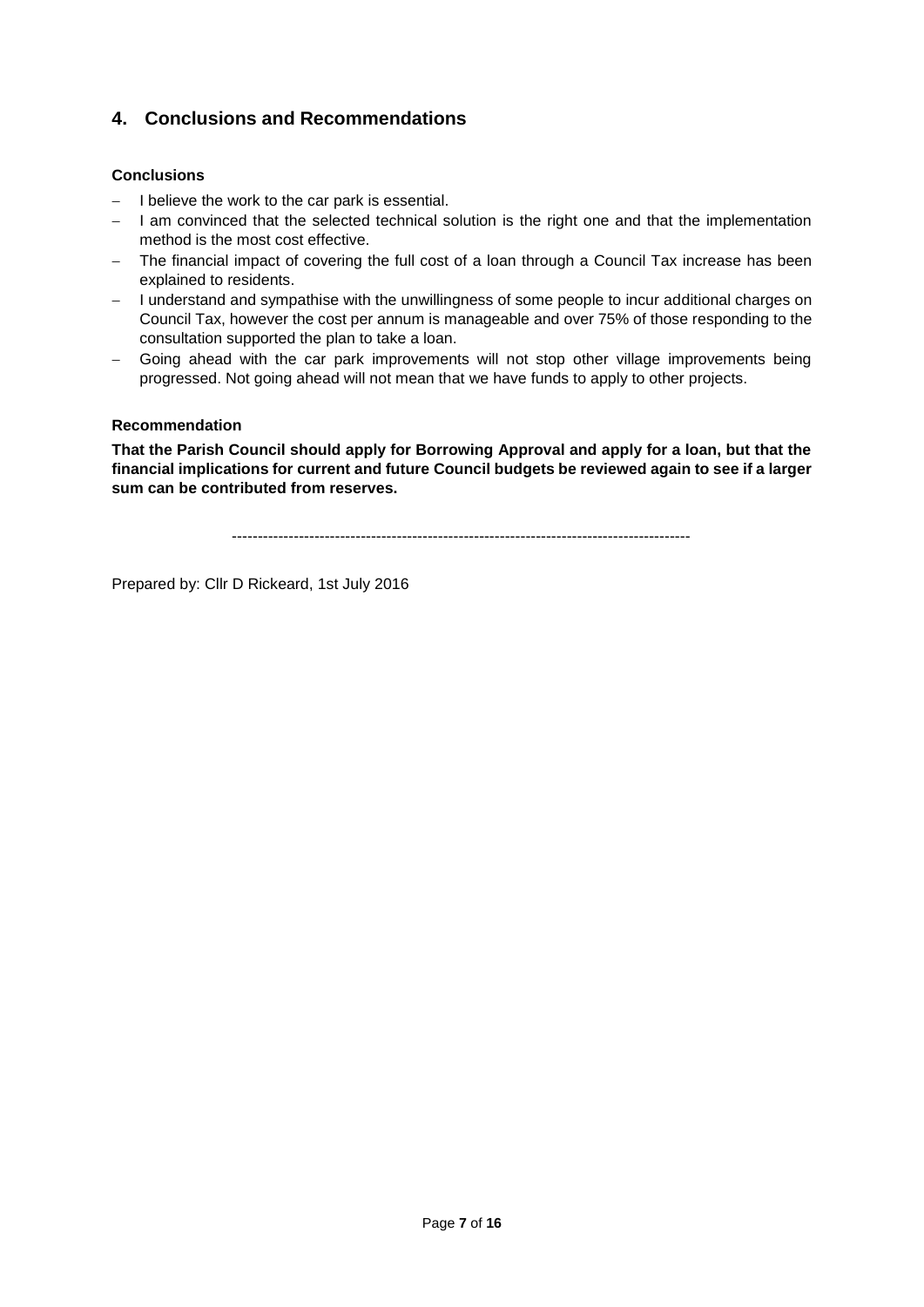## **APPENDIX 1**



East Hagbourne Parish Council

## Our Pavilion car park needs work - Please show your support

Our new Pavilion at Great Mead is a marvellous facility, but the reinforced grass surface has not survived the rain and the traffic very well and now needs better drainage and an improved surface. We have a solution that will be both durable and green, but the cost is around £55,000 and we cannot obtain grant funding for this project. The Parish Council can contribute £10,000 from reserves and so will need to take out a loan of £45,000.

The Public Works Loan Board can provide a loan over 10 years at a very favourable rate of 1.83%, however they do want to know that the community supports this project and is aware of the impact it may have on their Council Tax.

#### How much will it cost?

The repayments on the loan will amount to £4932 per year for 10 years. This amount includes the debt plus interest.

#### How will it affect my Council Tax?

Most of our Council Tax goes to OCC and SODC, but it also includes money for Parish Council work. For a Band D property the yearly amount to EHPC is currently £60.82 (£20 less than the average in South Oxfordshire). The Council will look for efficiency and cost savings to mitigate the effects of the loan repayments, but without these the maximum effect of taking out the loan will be an increase for Band D properties of £10.10 per year.

We hope you will agree that the approach the Parish Council is taking is sensible and will support us to bring this finishing touch to the Pavilion project.

## Please Show Your Support by ticking the box below:

| I support the plan to fund   I do not support the plan | to fund the car park |
|--------------------------------------------------------|----------------------|
| the car park improvement                               | improvements         |
|                                                        |                      |

You may write any comments on the reverse of this form

Please return your form by 1st July to:

- The Village Shop, any Parish Councillor or Farthings, Blewbury Road (next to no 20)
- Alternatively you may email your support or comments to carpark@easthagbourne.net

#### More information:

- is on the web site www.easthagbourne.net
- there will be an information table at the Fête on Saturday 28th June
- or contact the Chairman, Cllr David Rickeard on 813373, david@rickeard.org.uk

Thank you in advance for your response...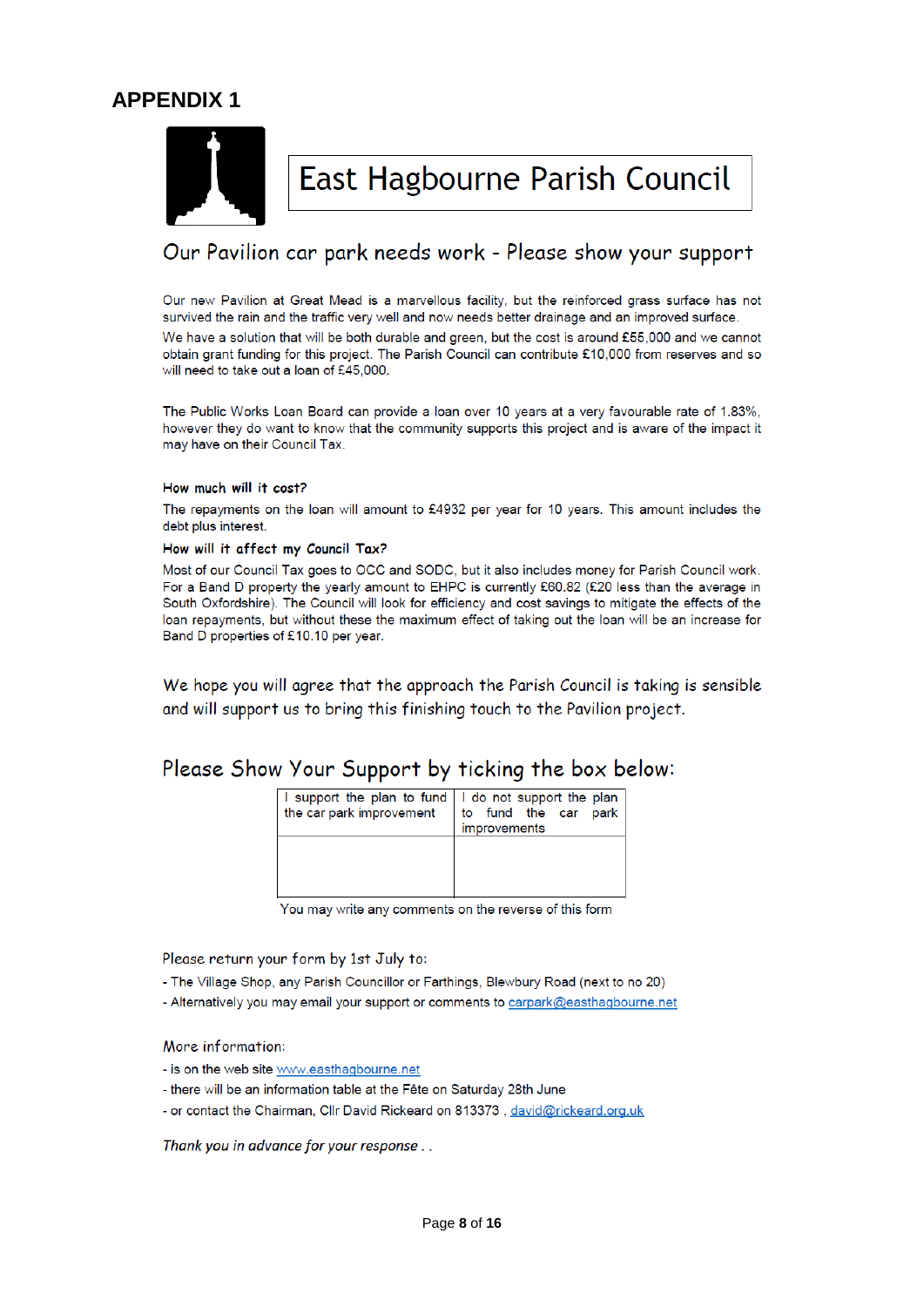## **APPENDIX 2**



# East Hagbourne Parish Council

# Community responses to consultation on taking a loan.

**Consolidated Summary at 1st July Midday. All votes and comments received have been reported here in full**

## **Votes in support of taking a loan**

| Paper votes: | 58 |          |
|--------------|----|----------|
| Email votes: | 9  | total 67 |

## **Comments:**

- Could an idea like this be used to buy the Green Gap when Graingers finally lose?
- For the Pavilion to succeed as a village facility, it must have a good car park. I support the PC proposal.
- The Pavilion is a lovely facility and asset for the village, but at times the car park is unusable and should be improved. Taking out a loan at minimal cost per household is an excellent approach.
- A long term solution to wear on a car park in playing surfaces is both sensible and forward thinking.
- The current car park surface is unfit for purpose and it would be short-sighted to leave it as it is. Neither of us at xxx have any objection to the improvement plan funding
- Desperately needed to stop serious congestion on Great Mead and damage to the track as the cars are parked all the way up Great Mead on days the Grounds are used for e.g. football, parties etc
- A small increase in (?) rates should be considered as these users will be the main benefactors.
- Why stop when we are almost finished and the good surface will be a bonus for everyone that uses it especially in winter - no further destruction too.
- Without the proper car park surfacing the Pavilion will become a white elephant! It is a huge shame that the car park drainage and surface had not been researched adequately in the first instance, which would have thus saved the mess and extra expense of laying the plastic currently in situ. It is to be hoped that the Parish Council will make future financial savings in the other activities to mitigate any further increase in the Parish Precept.
- I do think it is important to complete the new centre however I am concerned that possibly the specification or quality of work was not fit for purpose, therefore I consider some contribution should come from the contractors/professionals engaged to deliver the whole project. Would work now be in a timely manner, does it not need some more consolidation? Possibility of hardcore distribution after bulk delivery similar to 'gravel' day at Blewbury.

## **Votes undecided or invalid**

| Paper votes: | Undecided     | $1 + 1$                            |               |
|--------------|---------------|------------------------------------|---------------|
|              | Not filled in |                                    |               |
|              | Duplicate     | 1 (one vote per household, please) | Total 3 votes |

**Comments:**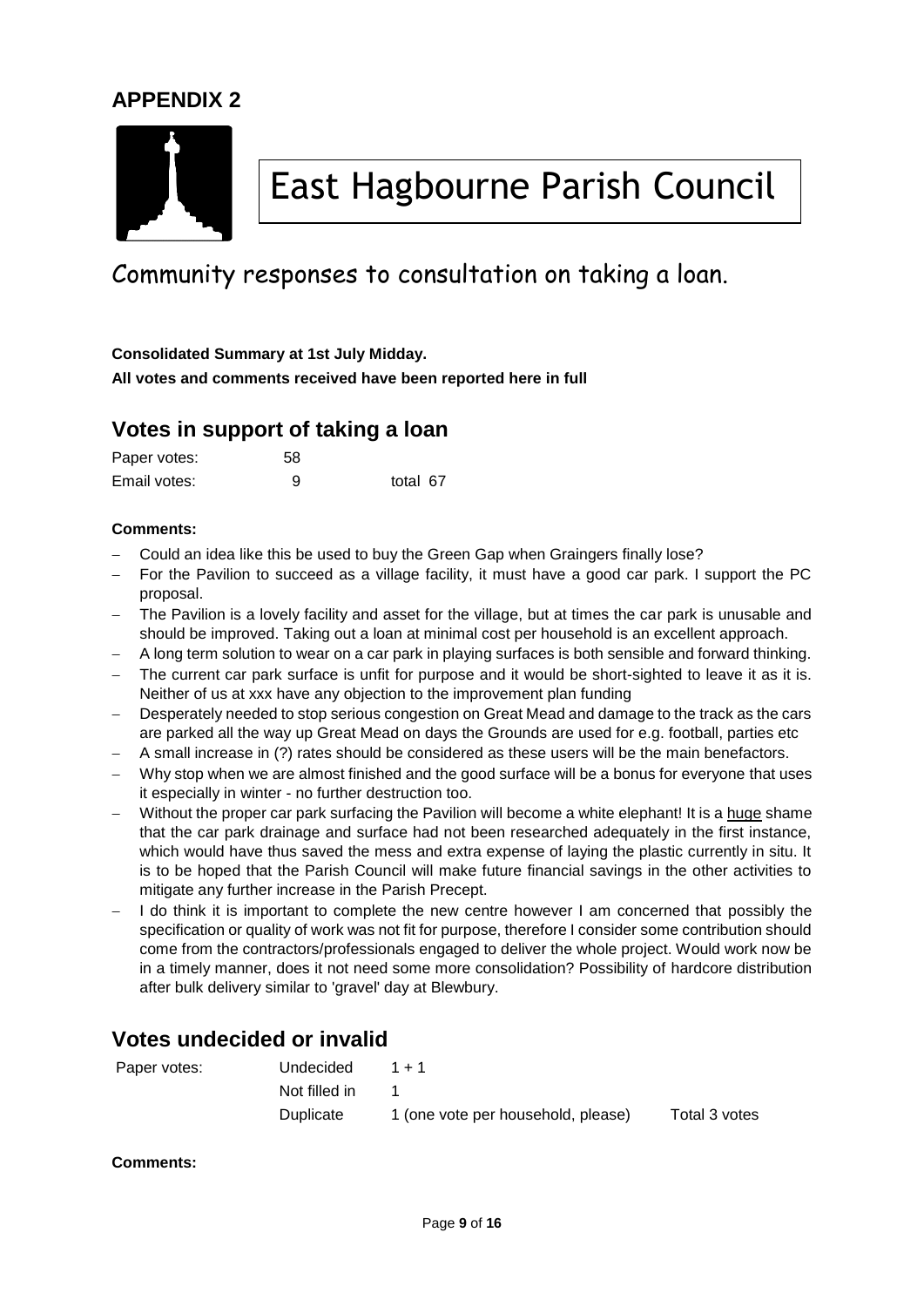- Yes, it looks odd to have ticked both boxes, but this household is of divided opinions and we feel to return it this way is better than simply discarding the form.
- Presumably the existing surface should have been durable and green? After all it was specified for the job. Blame should lie with either/or

i) the installer

ii) the material supplier

iii) the architect

for not getting something fit for purpose. It is not as if it really has been used a lot? For me, there has to be some sort of guarantee/refund to partly fund this our of existing monies already paid. I would like to know the cost of the initial surface and what guarantees there are against surface #2 nor being adequate either. For info to be provided before giving consent.

## **Votes against taking a loan**

| Paper votes: | $9 + 3 + 2 + 2$ |          |
|--------------|-----------------|----------|
| Email votes: |                 | total 17 |

## **Comments:**

- We are still paying for V Hall car park. You spent enough on roads to pay for this
- If any increase in Council Tax is necessary it should be used to preserve the local bus service this would help the whole village - not just the people using the new "sports" facility.
- (because of the increased cost of £10 per year)
- Difficult! But some people could not afford extra on the Council Tax!! Pensioners mostly & they are not very likely to use the car park, as I said, difficult!!
- I feel that the cost of the car park is by far too much for the local council to support. There must be a cheaper way to make a car park. This is putting too much for the local people to commit to. I am sure there are better things to spend the money on. Like traffic calming for instance. There is a desperate need for a Z crossing from the local shop & garage for adults and children to get to the Recreation Ground. This is an accident waiting to happen and the money would be well spent.
- The £55k cost seems excessive. A heavy duty permeable surface would be available at considerably lower cost.

## **Comprehensive comment received by email:**

I am writing to respond to your recent communication regarding plans for the new car park at the pavilion.

I am afraid that we have very serious concerns about the plans. I have set them down below:

1. Overall, we are extremely concerned that these plans involve very large sums of money being expended, which we do not think can be justified by the benefits and moreover we do not think have been properly considered. The 17% increase in tax paid by residents – a huge jump and this sort of decision must justify a more detailed and robust decision making process.

2. We are extremely surprised by the contention that the current car park is 'not durable' – it is used in many National Trust properties and many others with a much higher traffic flow. Why was an unsuitable car park surface originally included in the pavilion construction?

3. We do not believe that there is currently evidence that supports that the proposed solution is the best value. In order to justify borrowing / spending such a large sum of money, we would need to see the cost / benefit analysis of a wide range of car parking solutions – including cheaper solutions. We believe that there are many alternatives that should be properly considered:

- a. Tarmac
- b. Gravel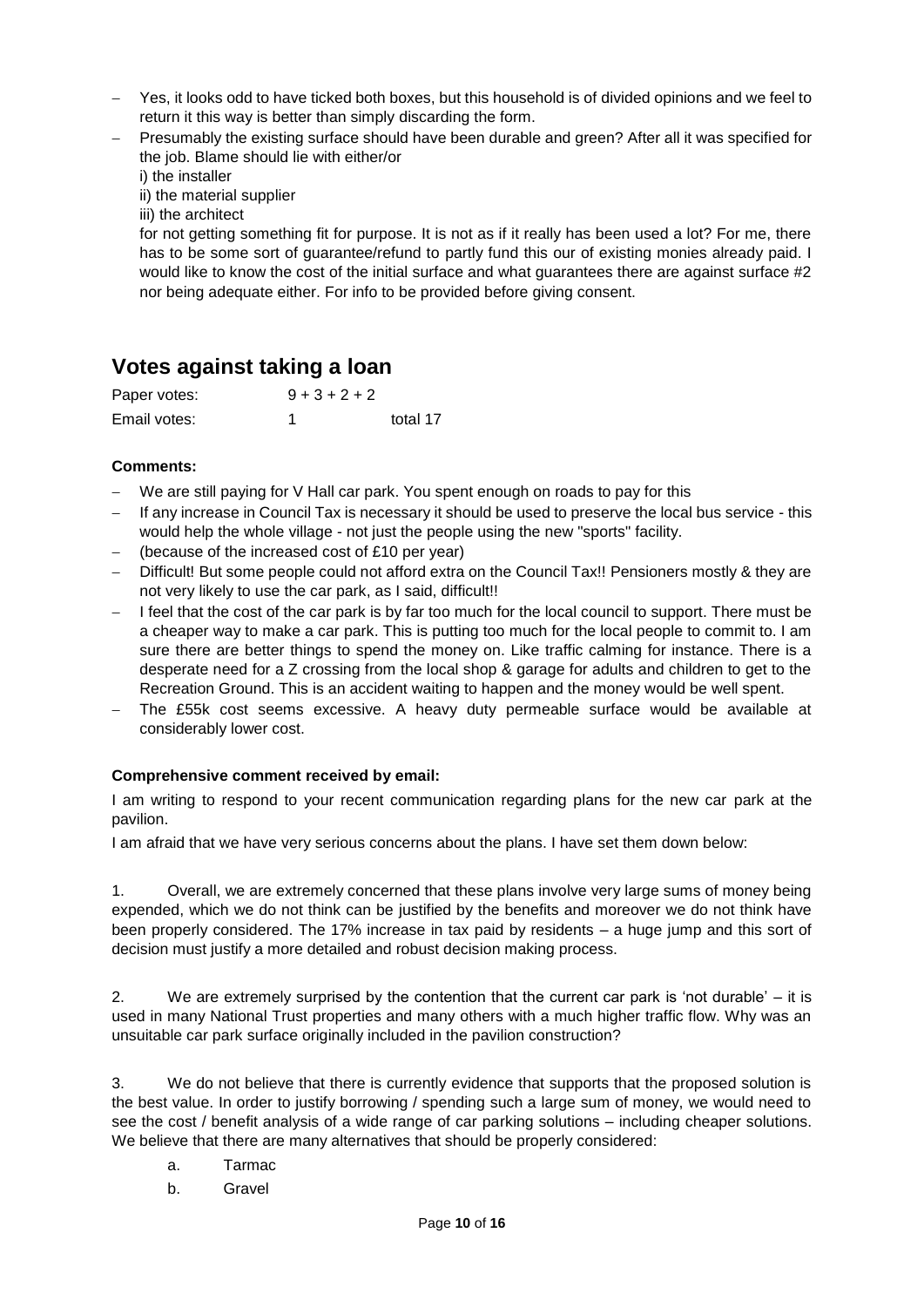c. Grass reinforced mesh

d. Permeable stone

e. Proprietary solutions e.g. Ecogrid Paving, Sudspave, Grassform, Gridforce, Suregreen, Enviropave. Most of these supply and install so getting a comparative quote to your current proposal is a zero cost option.

4. In terms of benefits to the community, it is surely the case that the vast majority of users of the pavilion live in easy walking distance of the pavilion. It is hard to see how this expenditure can be justified given that so few people will need to use it. Moreover, given that the majority of users could easily walk to the pavilion from anywhere in the village, then surely this car park will encourage car use. It would be helpful to see a survey of pavilion users to show their journeys and how many really need the car park.

5. There is also no evidence that, even if this WAS the best value solution in itself, that the costs as quoted have been challenged and alternative quotes have been obtained from other contractors in accordance with appropriate practice in all spheres and particularly when public money is being expended. Certainly a minimum of three quotes is to be expected as good practice.

6. There is also no assessment of the financial payback and return on the investment.

- a. Cost per user
- b. Increased revenue from better car park
- c. Maintenance and repair costs over time
- d. Change in interest rates

7. There is no proper assessment of the future risks over the next 10 years – what if the funds spent on this solution are needed elsewhere in the village in the next decade?

---------------------------------------------------------------------------------------------------------------------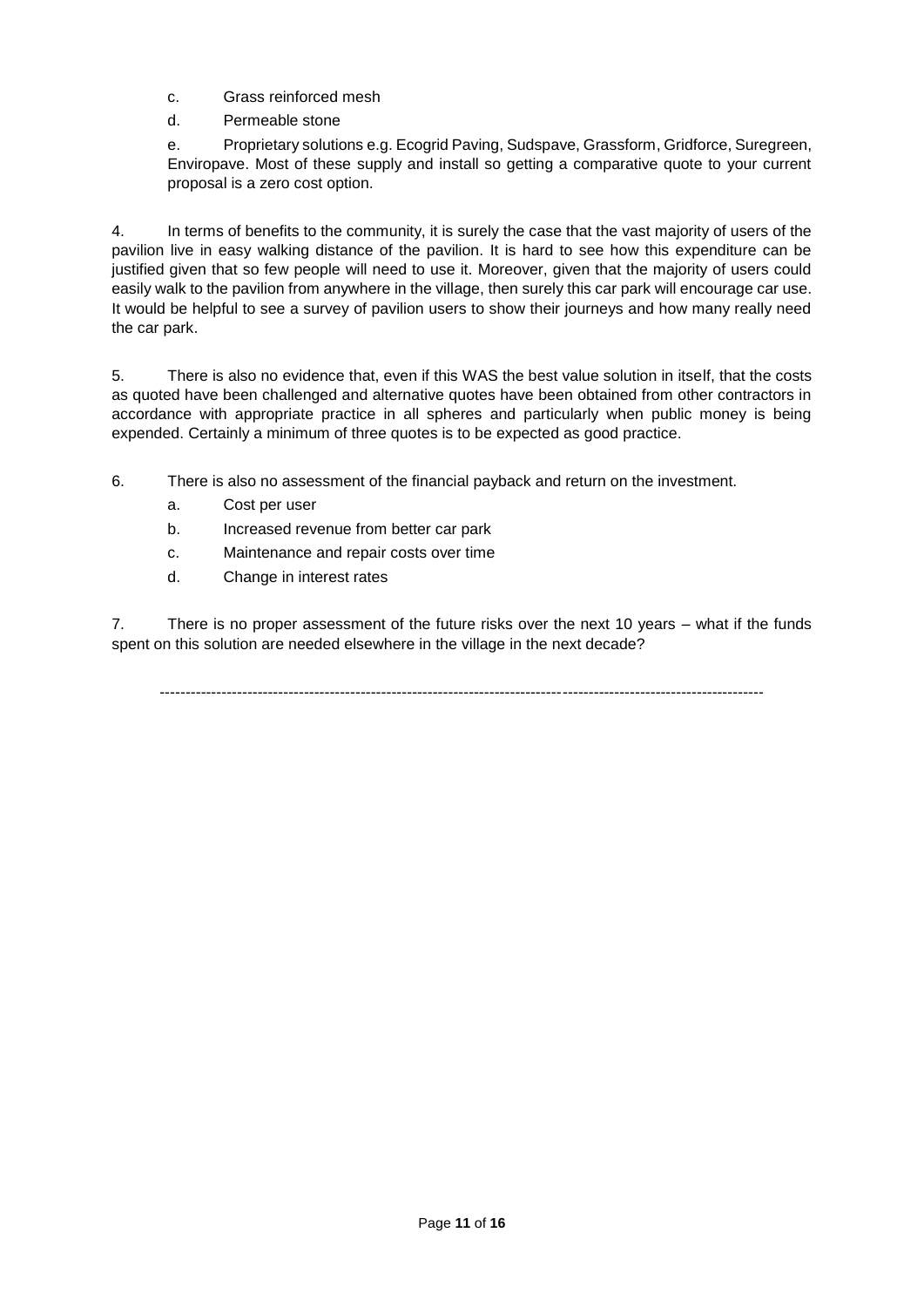## **APPENDIX 3**

## Parish Council responses to community comments.

This appendix gives a more detailed response to the comments from those whoresponded to the consultation.

## **Why do we need to apply for a loan to pay for the car park - why can't this be covered from Council funds?**

The Parish Council makes great efforts to keep the level of Council Tax as low as possible and the precept is set each year to meet the requirements foreseen for that coming year while maintaining a reasonable balance for emergencies. Consequently, the Council does not have large reserves available to fund an unexpected project such as the car park.

We were planning to apply for grant funding from SODC towards part of the cost, but were informed at the last minute that our project was ineligible. There are relatively few organisations that can provide grant support of the amount we need and we consider it urgent that a weatherproof solution is found before next winter.

## **The increase in Council Tax is large, some people cannot afford to pay more Council Tax**

We do understand that any increase in Tax can be a burden for some people and will do our utmost to minimise any Tax increase by funding as much of the cost as we can from our reserves and controlling other costs so that any eventual increase in Precept for 2017/18 is kept as low as possible. The figures of £10.10 per year is based on the situation where the whole loan cost would have to be funded from a Council Tax increase.

This figure of £10.10 needs to be put into context. The portion of Council Tax for a Band D property coming back to the Parish Council is £60.82 for the year 2016/17, so it is a significant increase in our Parish Council costs. However, the total Council Tax collected by SODC for a Band D property in East Hagbourne amounts to £1620.05. Of this £1281.64 goes to Oxfordshire County Council, £111.24 goes to SODC and £166.96 to police services.

## **The cost is not justified, because few people will use it; most people could walk to the Pavilion**

The project to replace the previous very dilapidated Pavilion has been a long and arduous one and efforts to build a replacement have been under way for over 15 years. The current project started in January 2012 and the building we have is of a high standard and will serve the community for many years. Use of the Pavilion is growing, but it will be difficult to attract more users while the car park is in such a poor state. More users will generate more income, relieving pressure on Parish Council funds. We do keep records of how the Pavilion is used and over 2015, the first year of operation, we estimate

that there were over 3000 'visits' by around 450 individuals. as use of the pavilion grows, these numbers can only increase.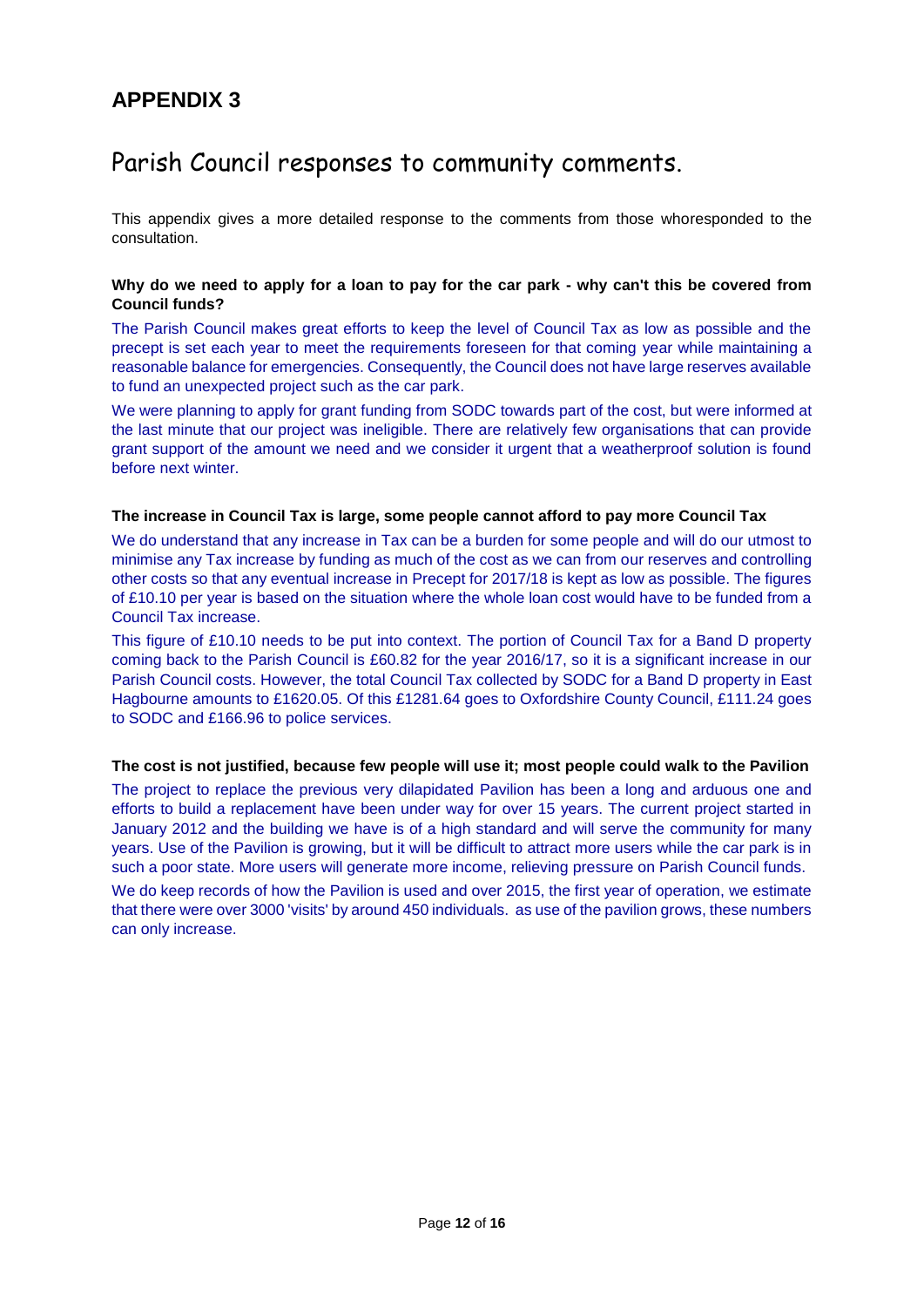|                           | <b>Estimated</b> |             |
|---------------------------|------------------|-------------|
| Total users 2015          | Visits           | individuals |
| <b>Football matches</b>   | 1510             |             |
| <b>HUFC</b>               |                  | 30          |
| Visitors                  |                  | 140         |
| <b>Table Tennis</b>       | 113              | 20          |
| <b>Pilates</b>            | 304              | 20          |
| <b>Children's Parties</b> | 180              | 126         |
| <b>Community Choir</b>    | 875              | 40          |
| <b>Meetings</b>           | 40               | 10          |
| Other                     |                  |             |
| Open afternoon            |                  | 30          |
| DGS astronomy evenings    | 20               | 10          |
| CAB event                 | 24               | 24          |
|                           |                  |             |
| <b>Totals</b>             | 3066             | 450         |

The users represent people of all ages including young children and older people, some of who are eligible for disabled parking. They come from all parts of our parish and beyond and while many people do walk to the Recreation Ground it is not practical for everyone. Our building is designed to be accessible to those with disabilities and this includes provision of disabled parking.

We do need to improve out car park and we believe that the current proposals are the best solution.

## **Costs have not been properly considered**

The 17% increase in tax paid by residents – a huge jump and this sort of decision must justify a more detailed and robust decision making process

We did not plan for this unforeseen expenditure and had hoped that the current reinforced grass surface would have proved durable, however we ran into problems over the last winter. We now have a better understanding of why the original surface was not more durable (see below) and have chosen a solution based on that improved knowledge.

#### **A robust decision making process is needed**

The Parish Council responded to the problems over last winter by laying temporary mats which allowed the car park to remain usable, but still in a muddy state. They are certainly not a long term solution and so we began work with our consultant Tony Grover of BDS Surveyors to consider a more durable fix. This has been documented in Parish Council minutes particularly those from January 2016 which can be consulted on the web site.

## **Why is the current surface not durable; why was it specified in the first place; is there any guarantee? Blame should lie with either/or i) the installer, ii) the material spuuplier, iii) the architect for not getting something fit for purpose**

The current surface consists of a plastic mesh directly laid on the grass as used in many National Trust properties. This approach was chosen so as not to bring too much urban intrusion to the site and to maintain a green appearance, factors which were instrumental in obtaining grant support from SODC and in our planning discussions. We also wanted to contain costs as far as possible and this is a lower cost approach.

The mesh is purely an improving layer, so its performance is influenced significantly by the weather, the soil conditions and the amount of use. We believe the surface did not perform as expected primarily because the area became very disturbed from construction traffic due to the wet weather during construction of the pavilion and the resulting soil structure became compacted and does not drain well. An additional factor is the slight gradient to the recreation ground which tends to shed any run-off towards the car park corner of the site, adding to the problem.

The decision to take this approach rests with the Parish Council and its technical advisors and we believe was appropriate at the time the decision was made. The surveyor's comments are

*- The product itself has not failed. The installation is not defective, it is simply pegged to the ground.*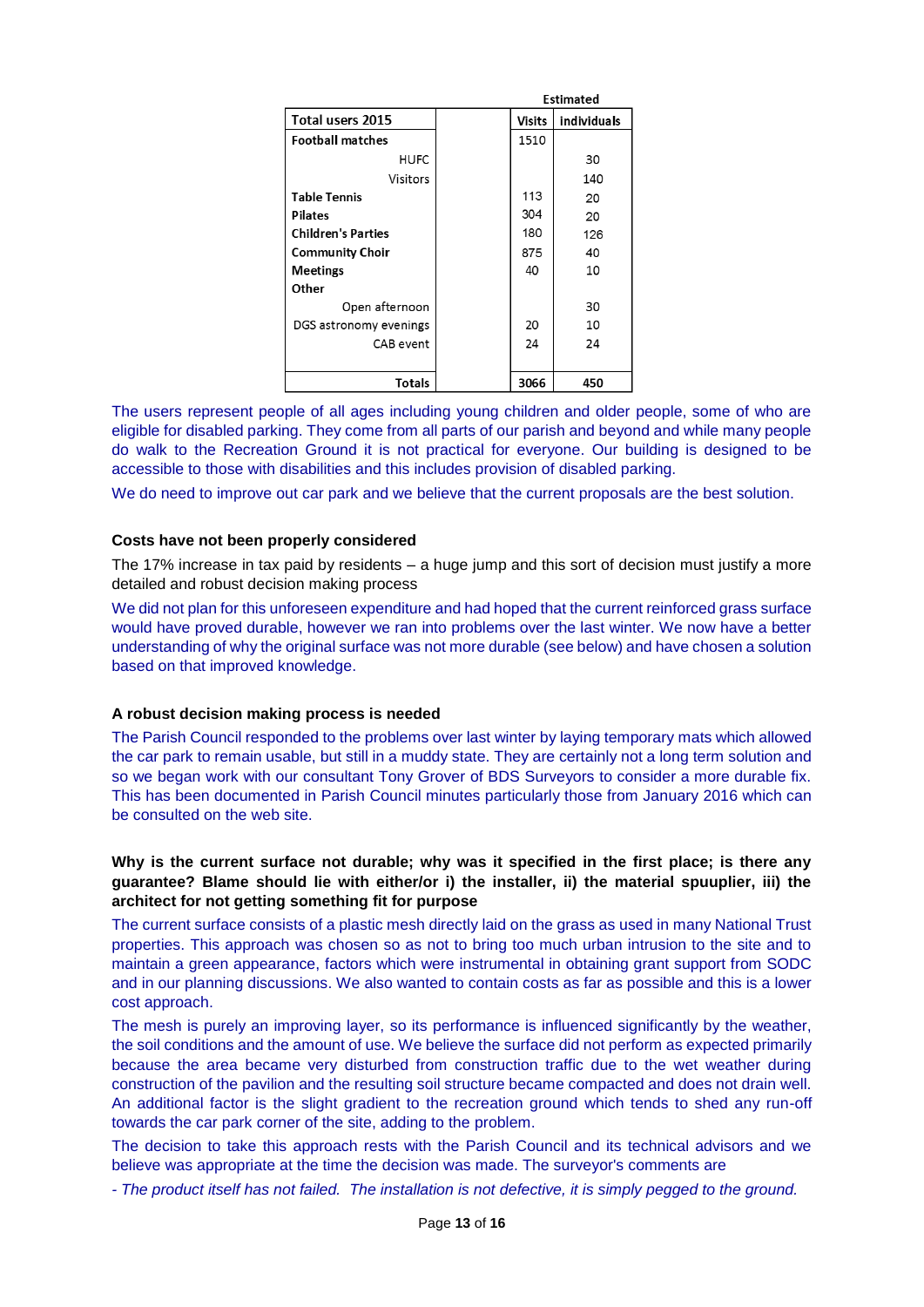*- The mesh has been used in accordance with the manufacturers details so it has not been used inappropriately, and on paper it provided a cost-effective method of providing an area for occasional use, and also satisfying the Planning requirement of not unduly 'hardening the area'.*

## **What is the evidence that the proposed solution is the best value; Why were alternatives not considered. There must be a cheaper way to make a car park.**

Car park construction is not cheap. That is one reason why we tried to take a minimalist approach in the first instance. In deciding on how to improve the car park we considered a number of elements.

- Principle 1: to retain a 'green' feel as far as possible.

- Principle 2: the eventual solution should be robust and not likely to fail in the future.

We considered that we needed firstly to ensure that the sub-surface drainage was sufficient given the tendency of water to collect in the area. This component of the work is responsible for a significant portion of the cost.

Secondly that the surface should be robust to traffic including heavier vehicles: even though it is designed for cars, many modern cars and light vans are of considerable weight. The possible need for access by emergency vehicles also needs to be considered.

we initially considered options using pre-formed concrete grid construction (plastic grids are less robust and better suited to gravel infill than grass).

However, the following guidance was found at<http://www.pavingexpert.com/grasspav.htm>

*"Precast Concrete block systems: The grass jointing is essential to the structural integrity of such systems. Where grass growth is absent or poor, the individual blocks have a lowered resistance to differential movement when trafficked. In regularly trafficked situations, this can result in sub-base pumping via the gaps between the individual units."*

*Plastic systems (HDPE and Polypropylene): Only really suitable for low speed occasional use. The relatively thin depth of these systems and their inherent flexibility can result in 'trampolining', where the units 'bounce' when trafficked. This can turn the surface into a quagmire in regularly trafficked areas, such as carparks.*

*Insitu castings: Each job can be individually designed according to traditional slab design methods to ensure competence and adequate drainage control. No differential settlement or lateral spread, so no need for edge restraint."*

In our case, we will be carrying out the work in late summer and cannot allow the grass to grow for several months before the area is trafficked. In fact, given our understanding of the ground conditions at Great Mead we do not have confidence in the long term durability of pre-cast (and therefore jointed) systems even if a long settling period were allowed.

**Therefore, for technical reasons, we chose a cast-in-situ concrete approach as being the only acceptable solution for our particular ground conditions. This will be load bearing as soon as the concrete is set. It contains a reinforcing steel mesh giving load bearing capability. The concrete stricture contains voids through which grass will grow, retaining a green feel, while maintaining strength.**

Of the alternative systems that were mentioned in the responses:

| a.             | Tarmac                       | <b>FAILS PRINCIPLE 1</b>                                                                                        |
|----------------|------------------------------|-----------------------------------------------------------------------------------------------------------------|
| $\mathbf b$ .  | Gravel                       | <b>FAILS PRINCIPLES 1 &amp; 2</b>                                                                               |
| C <sub>1</sub> | Grass reinforced mesh        | THE CURRENT SURFACE                                                                                             |
| d.             | Permeable stone              | <b>LIMITATIONS OF PRE-CAST SYSTEMS</b>                                                                          |
| е.             | <b>Proprietary solutions</b> |                                                                                                                 |
|                |                              | e.g. Ecogrid Paving, Sudspave, Grassform, Gridforce, Suregreen, Enviropave. .<br>THESE ARE ALL PRE-CAST SYSTEMS |
|                |                              |                                                                                                                 |

#### *Surveyor's comments*

*a. Tarmac is not favoured by the planners due to the visual hardening of the area.*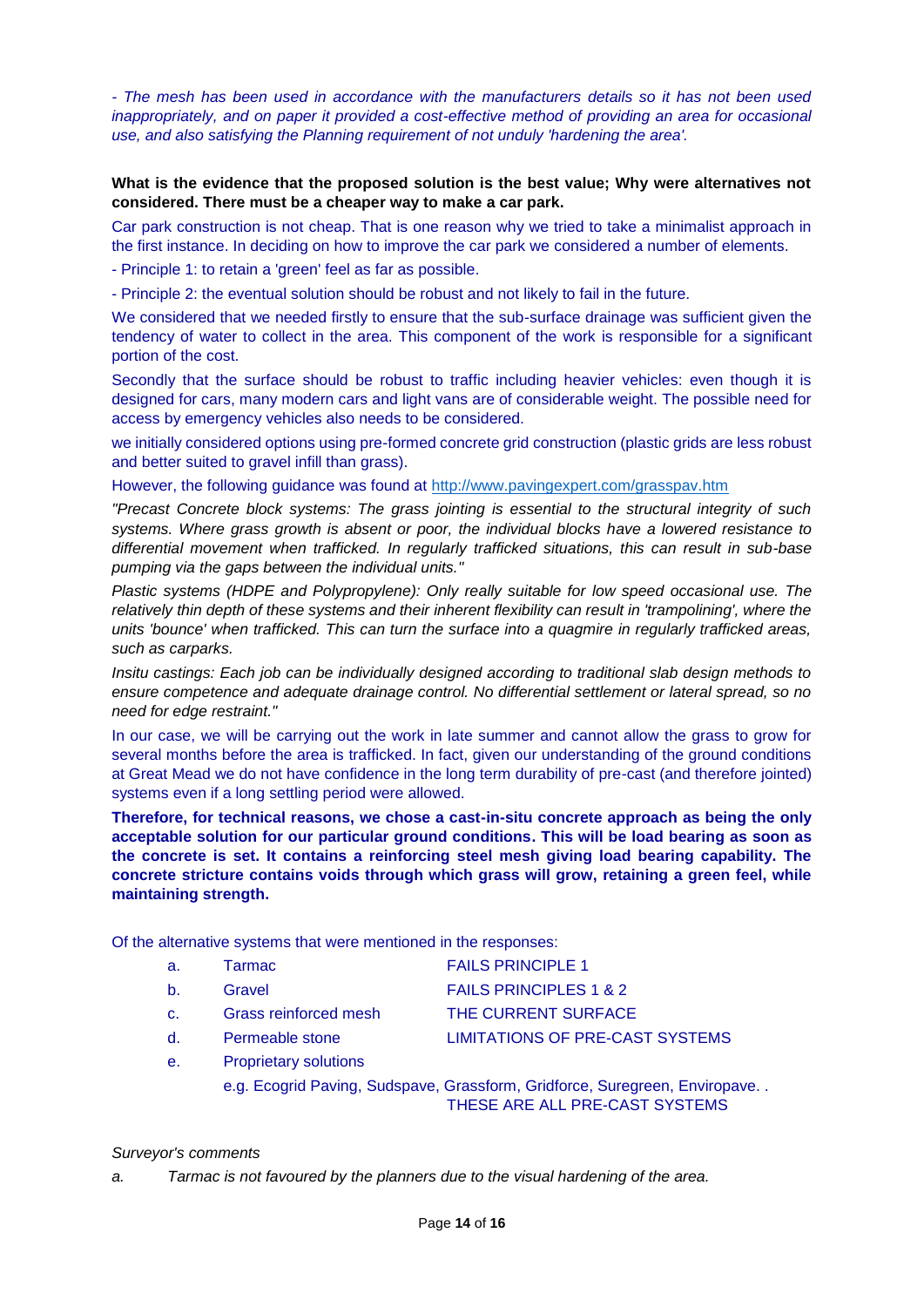- *b. Gravel again a visual change, the planners were in favour of maintaining a 'green' appearance. Gravel is also comparatively noisy in use.*
- *c. Grass reinforced mesh is what we currently have, which has proven insufficient.*
- *d. Permeable stone is similar to gravel above*
- *e. Proprietary solutions All similar in principle to grasscrete and require a sub-base construction. Grasscrete was selected due to the proportion of the wearing surface being concrete to give greater certainty on all-year-round durability.*

## **A minimum of three quotes should have been obtained**

A first principle of competitive tendering is that the solutions offered by those tendering should be acceptable if the price is right.

The technical choice of surface outlined above unfortunately leads us to only one supplier who can supply the type of in-situ cast surface required and this is Grasscrete. Grasscrete normally sell only on a supply and fit basis, but do not themselves perform the necessary sub-base and drainage preparation. They have, however, agreed in this instance to provide components so that our own contractor can carry out both the sub-base construction and lay the concrete surface.

**We consider that there are significant advantages for a single contractor carrying out both parts of the work to avoid disputes in the event of problems and additional costs for contractor liaison.** 

With respect to the contractor for the groundworks and surface laying, we have elected to stay with the original contractor. **Mullins of Reading won the contract to build the Pavilion on a competitive quote. Their labour rates are unchanged and they have experience and knowledge of the existing groundworks and can therefore implement the extensions in the most effective way.**

We can breakdown the costs of the project into the main component items and also estimate the costs of a supply & fit surface versus a contractor laid surface. Grasscrete would only supply and fit the concrete surface, not carry out the whole job.

| <b>Mullins quote</b> | Grasscrete     |
|----------------------|----------------|
| £4750                | <b>Mullins</b> |
| £17760               | <b>Mullins</b> |
| £21100               | £23362.40      |
| £ 3280               | <b>Mullins</b> |
|                      |                |
| £ 5000               | <b>Mullins</b> |
| £51890               | £54152.40      |
| £ 3826.80            | £4098.29       |
| £55716.80            | £58250.69      |
|                      |                |

- **NOTES:** BDS costs are based on the total project cost Were Grasscrete to lay the surface we would expect a small additional cost for Mullins liaison.
- **Conclusion:** The cost of the concrete surface is less than half the total project cost. There is a cost advantage in the chosen approach of about £2530. No other identified options are technically acceptable.

## **There is also no assessment of the financial payback and return on the investment.**

a. Cost per user Not a useful metric - the work needs to be done b. Increased revenue from better car park Improved car park is needed to encourage more Pavilion use. We have target usage